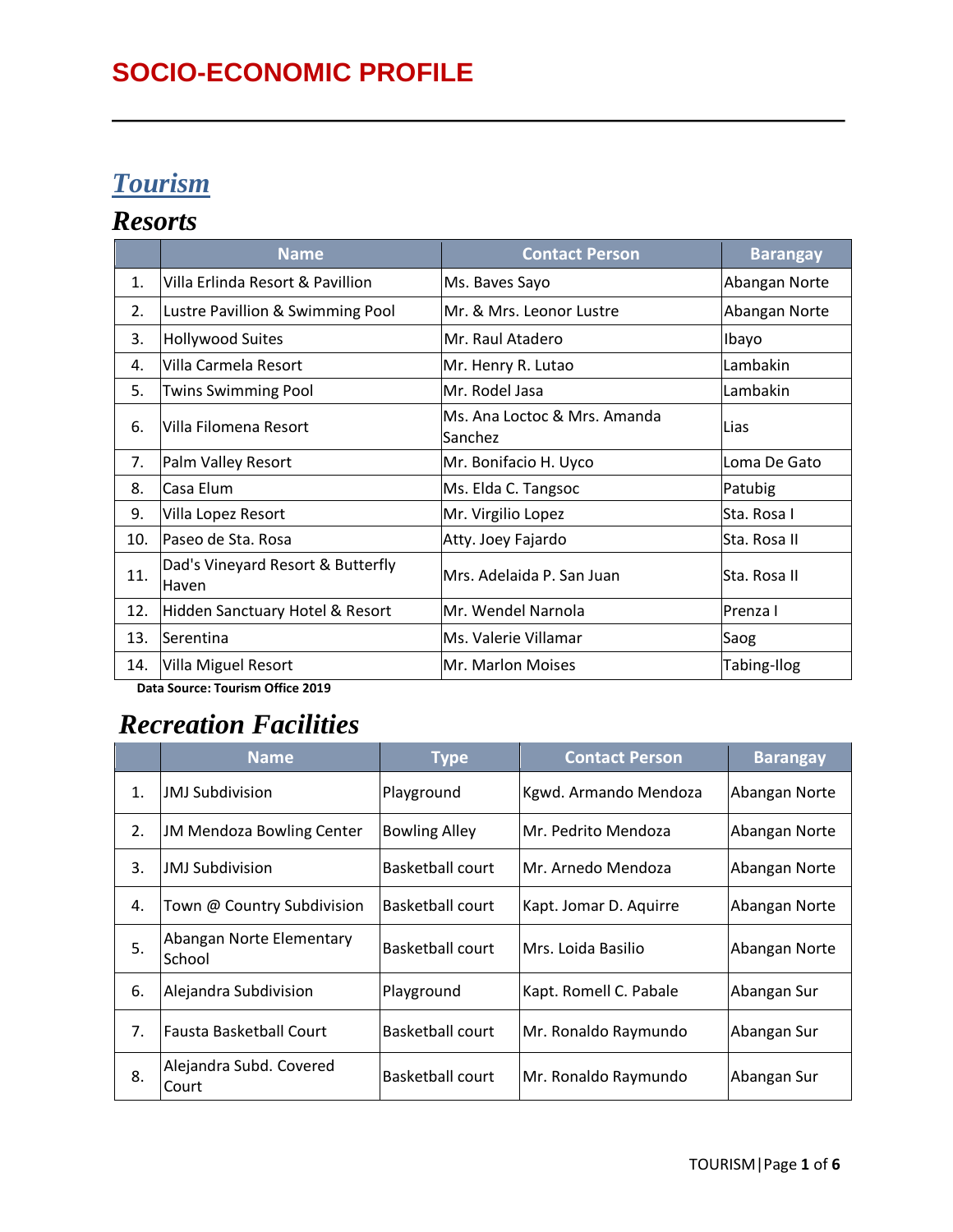| 9.  | <b>Maria Ramos Subdivision</b>                                    | <b>Basketball court</b>                | Mr. Ronaldo Raymundo                       | Abangan Sur  |
|-----|-------------------------------------------------------------------|----------------------------------------|--------------------------------------------|--------------|
| 10. | <b>Manzano Subdivision</b>                                        | Playground                             | Mr. Noel Nito                              | Ibayo        |
| 11. | <b>Medallion Homes</b>                                            | Playground                             | Ms. Yolanda C. Domingo                     | Ibayo        |
| 12. | Green Ville Compd. St. Martin<br>Subd.                            | Playground                             | Capt. Joey Amador                          | Ibayo        |
| 13. | Mabel Compd. St. Martin<br>Subd.                                  | <b>Basketball court</b>                | Capt. Joey Amador                          | Ibayo        |
| 14. | Purok II, Ibayo                                                   | <b>Basketball court</b>                | Capt. Joey Amador                          | Ibayo        |
| 15. | Mary Grace Homeowners                                             | Playground                             | Ms. Marianne Cunan                         | Sta. Rosa I  |
| 16. | Villa Luz Subdivision                                             | <b>Basketball court</b>                | Mr. Narciso Sutayco                        | Sta. Rosa I  |
| 17. | <b>Mary Grace Subdivision</b>                                     | <b>Basketball court</b>                | Capt. Valentino Delos Reyes                | Sta. Rosa I  |
| 18. | Arjiana's Billiard Table                                          | Amusement/<br><b>Gaming facilities</b> | Ms. Cecilia Cabalquine                     | Sta. Rosa II |
| 19. | Purok II, Sta. Rosa II                                            | <b>Basketball court</b>                | Kon. Romy Delos Reyes                      | Sta. Rosa II |
| 20. | Kangkungan Half Court                                             | <b>Basketball court</b>                | Capt. Ricky Manalo                         | Poblacion I  |
| 21. | Marilao Central School                                            | <b>Basketball court</b>                | Ms. Teodora Arcega                         | Poblacion I  |
| 22. | Villa Monteverde Subdivision                                      | Playground                             | Kapt. Henry B. Ignacio                     | Nagbalon     |
| 23. | Felicita G. Bernardino                                            | <b>Basketball court</b>                | Capt. Henry B. Ignacio                     | Nagbalon     |
| 24. | Villa Monteverde Subdivision                                      | <b>Basketball court</b>                | Capt. Henry B. Ignacio                     | Nagbalon     |
| 25. | Municipal Library                                                 | Library/ Museum                        | Mr. Pacifico Nieva & Mr.<br>Ricardo Manalo | Poblacion II |
| 26. | Nicanor V. Guillermo Sports<br>Complex Constantino<br>Subdivision | <b>Basketball court</b>                | Mr. Reymond Santos                         | Poblacion II |
| 27. | St. Michael Homes                                                 | Playground                             | Ms. Flordeliz Corpuz                       | Lias         |
| 28. | Warriors                                                          | Playground                             | Mr.Jaime M. Malinawan                      | Lias         |
| 29. | <b>Warriors Basketball Court</b>                                  | <b>Basketball court</b>                | Mr.Jaime M. Malinawan                      | Lias         |
| 30. | St. Michael Park                                                  | Playground                             | Mr.Jaime M. Malinawan                      | Lias         |
| 31. | St. Michael Basketball court                                      | <b>Basketball court</b>                | Mr.Jaime M. Malinawan                      | Lias         |
| 32. | <b>AFGBM Trade School</b>                                         | <b>Basketball court</b>                | Mr. Reynaldo C. Cruz                       | Lias         |
| 33. | Villa Grande Subd.<br>Homeowners Association Inc.                 | Playground                             | Mr. Regie Robles                           | Lambakin     |
| 34. | <b>Marimel Subdivision</b>                                        | <b>Basketball court</b>                | Kapt. Eduardo S. Gabriel                   | Lambakin     |
| 35. | Villa Grande                                                      | <b>Basketball court</b>                | Mr. Joey Foronda                           | Lambakin     |
| 36. | Villa Grande 2 <sup>nd</sup>                                      | <b>Basketball court</b>                | Kapt. Eduardo S. Gabriel                   | Lambakin     |
| 37. | North Ville 4A                                                    | <b>Basketball court</b>                | Ms. Anne P. Castillo                       | Lambakin     |
| 38. | North Ville 4B                                                    | <b>Basketball court</b>                | Mrs. Loida L. Basilio                      | Lambakin     |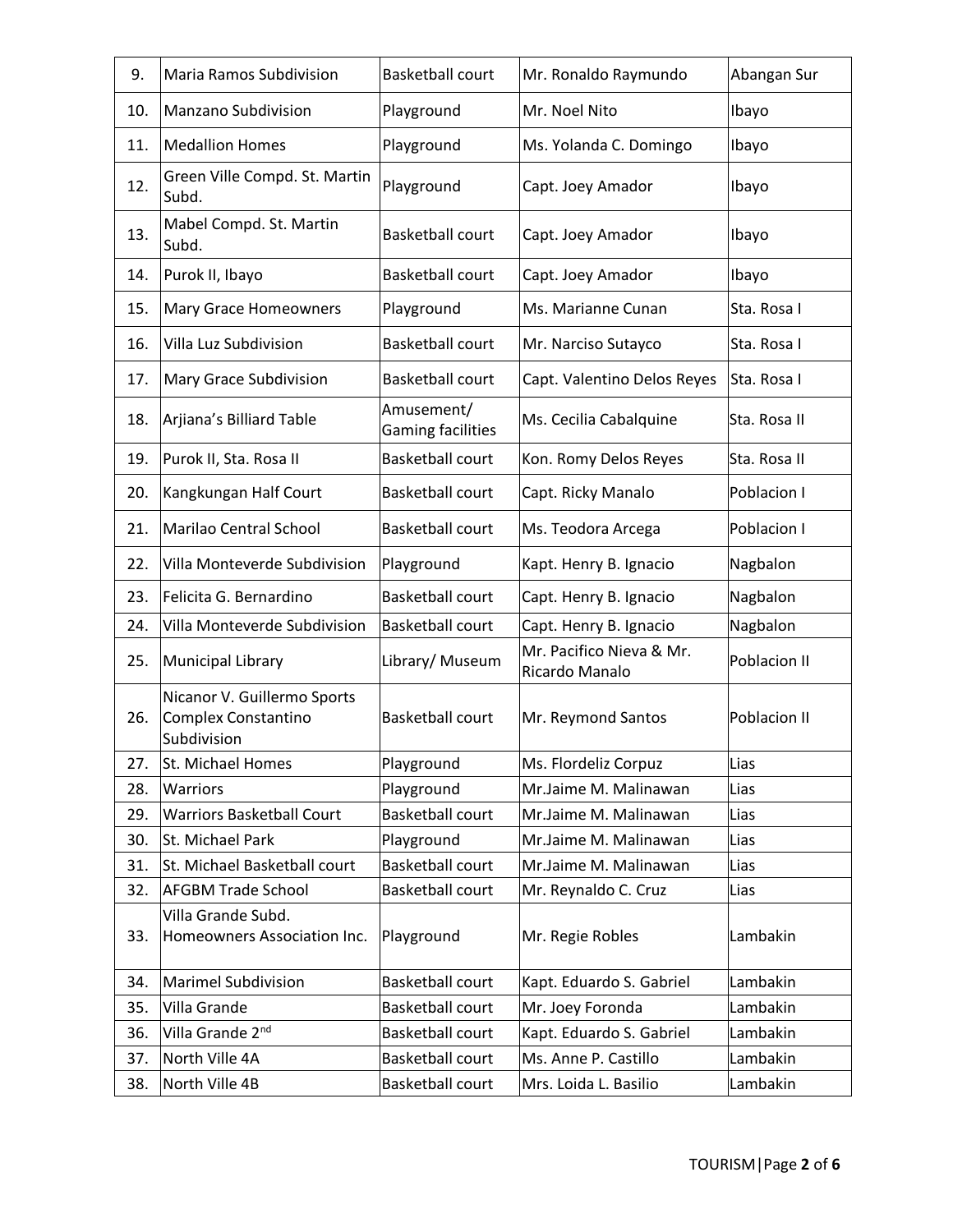| 39. | Team Mission Christian School Basketball court |                         | Mrs. Josephine Bormeo                     | Lambakin     |
|-----|------------------------------------------------|-------------------------|-------------------------------------------|--------------|
| 40. | La Breeza Lambakin                             | <b>Basketball court</b> | Kapt. Eduardo S. Gabriel                  | Lambakin     |
| 41. | Marimel Half Court                             | <b>Basketball court</b> | Kapt. Eduardo S. Gabriel                  | Lambakin     |
| 42. | Lambakin Half Court                            | <b>Basketball court</b> | Kapt. Eduardo S. Gabriel                  | Lambakin     |
| 43. | Villarica Subdivision                          | Playground              | Kapt. Ricky Jacinto                       | Patubig      |
| 44. | <b>Patubig Covered Court</b>                   | <b>Basketball court</b> | Mr. Joselito Gomez                        | Patubig      |
| 45. | Villa Roma Phase I                             | Playground              | Engr. Rey Pacheco                         | Saog         |
| 46. | Lhinette Homeowners                            | Playground              | Ms. Bernadette Perez                      | Saog         |
| 47. | <b>Phase I Ramcar Subdivision</b>              | <b>Basketball court</b> | Mr.Narciso Ferona                         | Saog         |
| 48. | Phase II Ramcar Subdivision                    | <b>Basketball court</b> | Capt. Felipe F. Villamar                  | Saog         |
| 49. | Lhinette Homes Subdivision                     | <b>Basketball court</b> | Capt. Felipe F. Villamar                  | Saog         |
| 50. | <b>Emerson Subdivision</b>                     | Basketball court        | Capt. Felipe F. Villamar                  | Saog         |
| 51. | Centro Subdivision                             | <b>Basketball court</b> | Capt. Felipe F. Villamar                  | Saog         |
| 52. | Villa Roma Phase I                             | <b>Basketball court</b> | Capt. Felipe F. Villamar                  | Saog         |
| 53. | Villa Roma Phase II                            | <b>Basketball court</b> | Capt. Felipe F. Villamar                  | Saog         |
| 54. | Villa Roma Phase III                           | <b>Basketball court</b> | Capt. Felipe F. Villamar                  | Saog         |
| 55. | Pabahay Prenza I                               | Playground              | Kapt. Bayani Clemente                     | Prenza I     |
| 56. | Prenza I Elementary School                     | <b>Basketball court</b> | Mr. Francisco SF. Dela Cruz               | Prenza I     |
| 57. | Prenza II                                      | Playground              | Ms. Bernardina<br>Capangyarihan           | Prenza II    |
| 58. | <b>Beverly Homes</b>                           | Playground              | Ms. Beth Remolio & Ms.<br>Arlene Balatbat | Prenza II    |
| 59. | Karla Ville Homeowners                         | Playground              | Mr. Jopet G. Daitol                       | Prenza II    |
| 60. | Karla Ville Subdivision                        | <b>Basketball court</b> | Mr. Mauro Clemente                        | Prenza II    |
| 61. | St. Apolonia Deca Homes                        | Playground              | Mr. Julius Fortaleza                      | Loma De Gato |
| 62. | St. Rose Deca Homes                            | Playground              | Ms. Sarah M. Trono                        | Loma De Gato |
| 63. | Heritage Homes, Phase 9                        | Playground              | Mr. Romeo B. Collado                      | Loma De Gato |
| 64. | Heritage Homes, Phase 8                        | Playground              | Mr. Romeo Baggay                          | Loma De Gato |
| 65. | Heritage Homes, Phase 7                        | Playground              | Mr. Arnie Zaragoza                        | Loma De Gato |
| 66. | Heritage Homes, Phase 6                        | Playground              | Ms. Imelda Abrena                         | Loma De Gato |
| 67. | Heritage Homes, Phase 5B                       | Playground              | Ms. Cecilia Funaki                        | Loma De Gato |
| 68. | Heritage Homes, Phase 4                        | Playground              | Mr. Boy Garcia                            | Loma De Gato |
| 69. | Heritage Homes, Phase 2                        | Playground              | Mr. Nandita Molina                        | Loma De Gato |
| 70. | Heritage Homes, Phase 3                        | Playground              | Ms. Alicia Dela Cruz                      | Loma De Gato |
| 71. | Heritage Homes, Phase 3A &<br>3B               | Playground              | Ms. Virginia L. Porbile                   | Loma De Gato |
| 72. | Heritage Homes, Phase 1                        | Playground              | Mr. Boyet Valdes & Ms.<br>Gemma Tupaz     | Loma De Gato |
| 73. | St. Cecilia Deca Homes                         | Playground              | Mr. Roberto Esguerra                      | Loma De Gato |
| 74. | St. Louie Deca Homes                           | Playground              | Mr. Peter Pardilla                        | Loma De Gato |
| 75. | St. Barbara Deca Homes                         | Playground              | Mr. Jefferson Arroyo                      | Loma De Gato |
| 76. | Metro gate Phase I                             | Playground              | Ms. Gloria Favorito                       | Loma De Gato |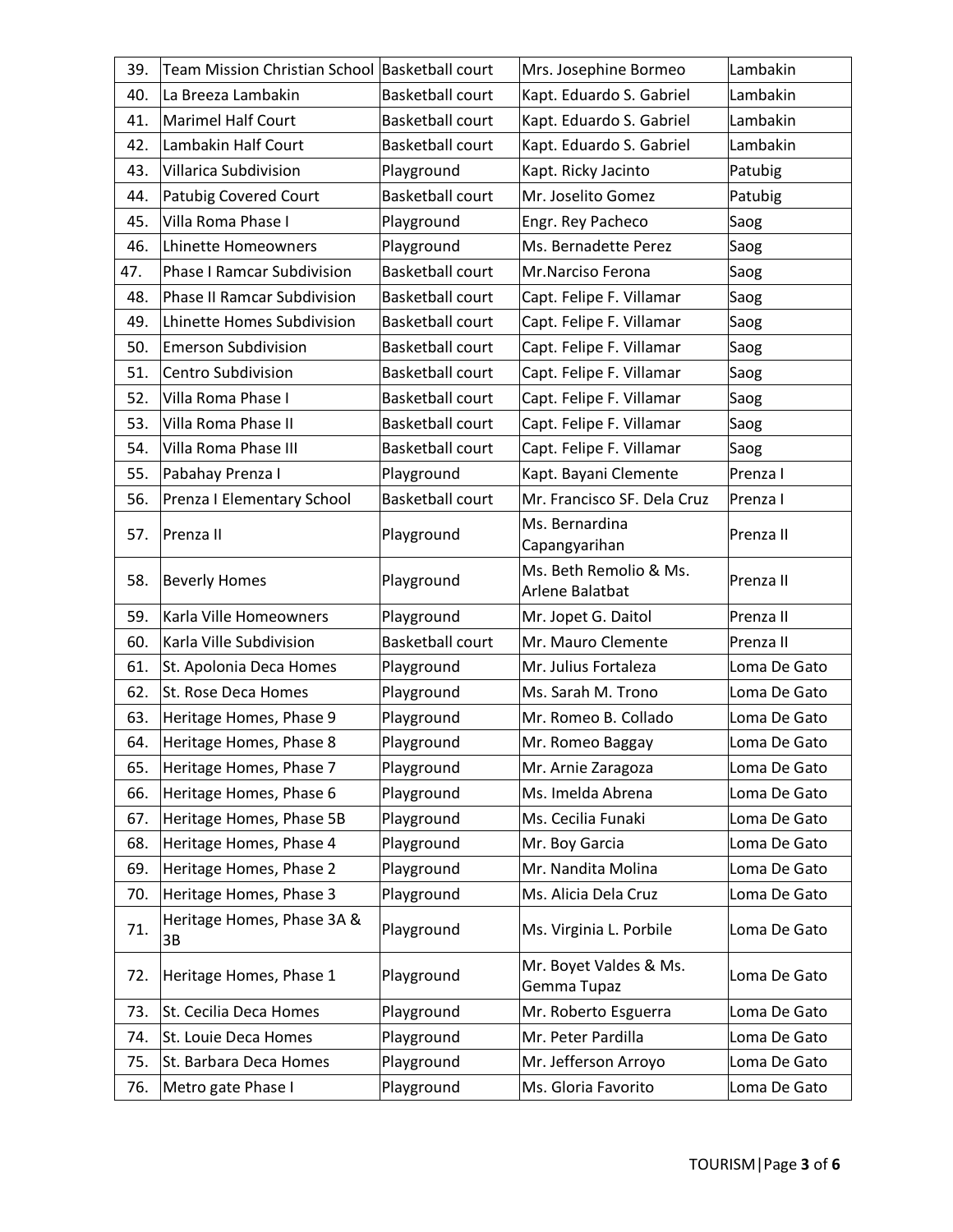| 77.  | Catajan Subdivision                            | Playground              | Kapt. Ma. Lourdes San<br>Andres        | Loma De Gato |
|------|------------------------------------------------|-------------------------|----------------------------------------|--------------|
| 78.  | Patulo Subdivision                             | Playground              | Ms. Antonina G. San Andres             | Loma De Gato |
| 79.  | St. Anne Deca Homes                            | Playground              | PC/INSP Ferjen T. Torred               | Loma De Gato |
| 80.  | St. Margaret Deca Homes                        | Playground              | Ms. Teresita Q. Estrada                | Loma De Gato |
| 81.  | St. Rita Deca Homes                            | Playground              | Mr. Cirilo Turcolas                    | Loma De Gato |
| 82.  | St. Martha Deca Homes                          | Playground              | Mr. Alfredo M. Legaspi                 | Loma De Gato |
| 83.  | Golden Hills Subdivision                       | Playground              | Mr. Edilberto DC. Cabral               | Loma De Gato |
| 84.  | St. Rose Deca Homes                            | Playground              | Ms. Sarah M. Trono                     | Loma De Gato |
| 85.  | St. Apolonia Deca Homes                        | Playground              | Mr. Julius Fortaleza                   | Loma De Gato |
| 86.  | Marilao Green Subdivision                      | Playground              | Ms. Gloria A. Nual                     | Loma De Gato |
| 87.  | Metro gate2 Phase I                            | <b>Basketball court</b> | Ms. Nene Bugnon                        | Loma De Gato |
| 88.  | Metro gate2 Phase II                           | <b>Basketball court</b> | Ms. Nanditha Molina                    | Loma De Gato |
| 89.  | Metro gate2 Phase III                          | <b>Basketball court</b> | Mr. Edmundo Zaplan                     | Loma De Gato |
| 90.  | Metro gate2 Phase IV                           | <b>Basketball court</b> | Mr. Emerito Hernandez                  | Loma De Gato |
| 91.  | Metro gate2 Phase V                            | <b>Basketball court</b> | Mr. Ruel B. Cruz                       | Loma De Gato |
| 92.  | Metro gate2 Phase VI                           | <b>Basketball court</b> | Ms. Rosemarie Rutor                    | Loma De Gato |
| 93.  | Metro gate2 Phase VIII                         | <b>Basketball court</b> | Mr. Romy Bagan                         | Loma De Gato |
| 94.  | Metro gate2 Phase I                            | Tennis court            | Mr. Joselito Zamora                    | Loma De Gato |
| 95.  | Marilao Green Subd.                            | <b>Basketball court</b> | Mr. Rudy Infante                       | Loma De Gato |
| 96.  | Florida Villas Subd.                           | <b>Basketball court</b> | Kapt. Ma. Lourdes San<br><b>Andres</b> | Loma De Gato |
| 97.  | Platinum Village                               | <b>Basketball court</b> | Kapt. Ma. Lourdes San<br>Andres        | Loma De Gato |
| 98.  | Harmony II                                     | <b>Basketball court</b> | Kapt. Ma. Lourdes San<br>Andres        | Loma De Gato |
| 99.  | Dolmar Golden Hills                            | <b>Basketball court</b> | Kapt. Ma. Lourdes San<br>Andres        | Loma De Gato |
|      | 100. Heritage Homes                            | <b>Basketball court</b> | Ms. Rebecca M. Bulaong                 | Loma De Gato |
| 101. | Deca Homes                                     | <b>Basketball court</b> | Kapt. Ma. Lourdes San<br>Andres        | Loma De Gato |
|      | 102. Marilao Grand Villas                      | <b>Basketball court</b> | Kapt. Ma. Lourdes San<br>Andres        | Loma De Gato |
| 103. | <b>Tabing Ilog Village</b>                     | Playground              | Kapt. Felicito Celones                 | Tabing -Ilog |
| 104. | Meralco Village                                | <b>Basketball court</b> | Mr. Raymundo Cuevas                    | Tabing-Ilog  |
| 105. | Tabing-Ilog Elementary School Basketball Court |                         | Mr. Rodolfo S. Cruz                    | Tabing-Ilog  |

 **Data Source: Barangay's Level 2019**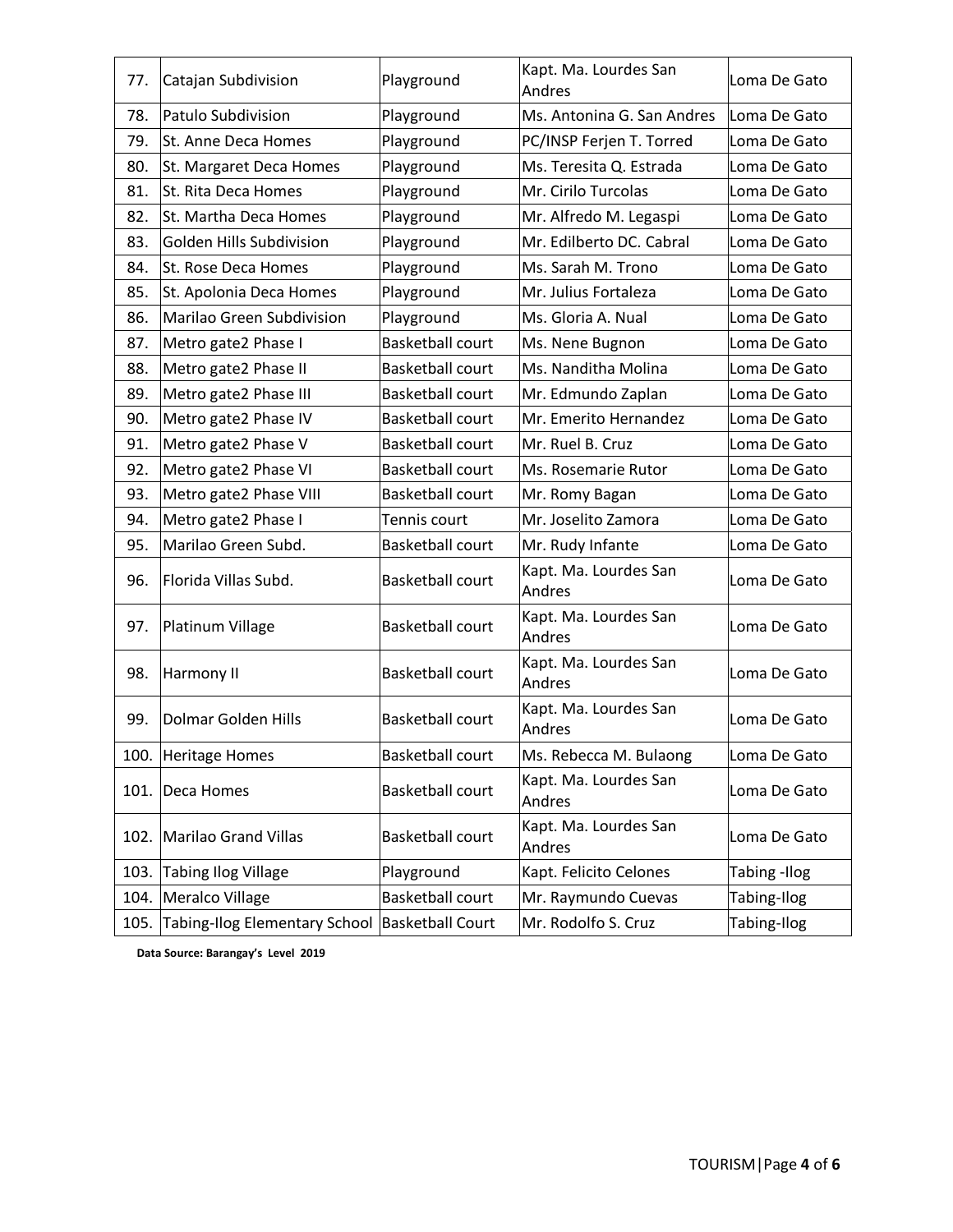# *Hotels/ Lodging Houses*

|     | <b>Name</b>          | <b>Contact Person</b>             | <b>Barangay</b> |
|-----|----------------------|-----------------------------------|-----------------|
| 1.  | <b>Beverly Place</b> | Mr. Narciso M. Samaniego Jr.      | Abangan Norte   |
| 2.  | <b>JAAR Hotel</b>    | Mrs. Milagros Andres              | Abangan Norte   |
| 3.  | Marilao Inn          | Mr. Jhong Lorenzo / Charito Ramos | Abangan Sur     |
| 4.  | Four King's Hotel    | Mr. & Mrs. Romell / Neneth Pabale | Abangan Sur     |
| 5.  | Mahal Kita           | Ms. Elizabeth O. Lim              | Abangan Sur     |
| 6.  | Four King's Hotel    | Mr. & Mrs. Romell / Neneth Pabale | Ibayo           |
| 7.  | Hollywood Suites     | Ms. Leny Atadero                  | Ibayo           |
| 8.  | Casa Elum            | Mrs. Elda C. Tangsoc              | Patubig         |
| 9.  | Alys Apartel & Resto | Ms. Alicia Pabalan                | Loma De Gato    |
| 10. | Viera Hotel          | Ms. Viera Hoter                   | Tabing - Ilog   |

**Data Source: Barangay's Level 2019** 

#### *Cinema/ Movie Houses*

| <b>Name of Cinema</b> | <b>Contact Person</b>    | <b>Barangay</b>                          |
|-----------------------|--------------------------|------------------------------------------|
| SM Cinema (1,2,3 & 4) | <b>SM Administration</b> | SM City Marilao, Ibayo, Marilao, Bulacan |

 **Data Source: Tourism Office 2019**

#### *Cultural/ Religious Tourist Attraction*

| <b>Name of Tourist Attraction</b> | <b>Contact Person</b>   | <b>Barangay</b> |
|-----------------------------------|-------------------------|-----------------|
| Divine Mercy National Shrine      | Fr. Prospero V. Tenorio | Sta. Rosa I     |
| Halamang Dilaw Festival           | Mr. Ricardo S. Manalo   | Poblacion II    |
| Museo Marileño                    | Mr. Ricardo S. Manalo   | Poblacion I     |
| St. Michael Parish Church         | Fr. Albert Santiago     | Poblacion II    |

 **Data Source: Tourism Office 2019**